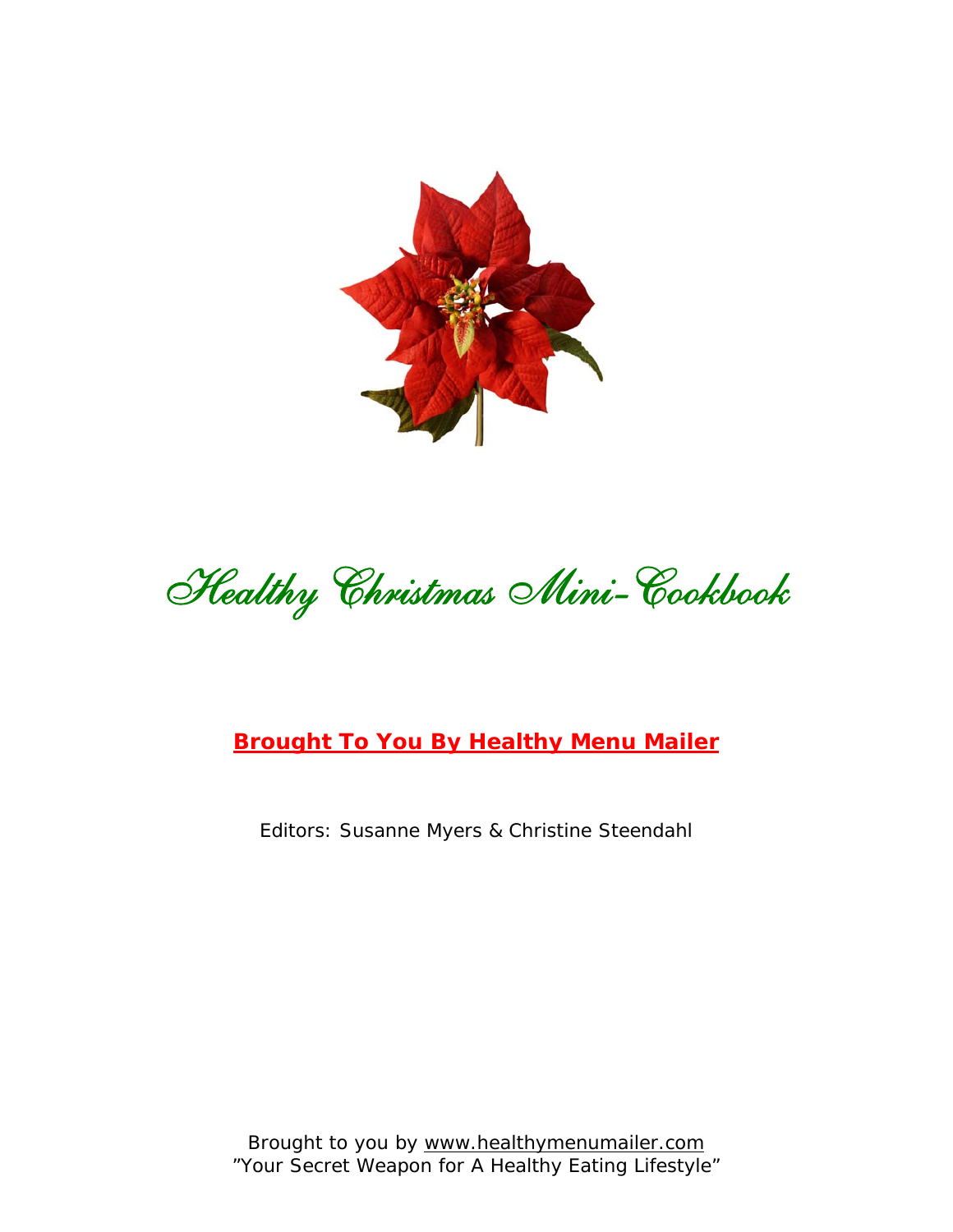## **Table of Content**

#### **Introduction**

#### **Main Dishes**

Butterflied Beef Eye Roast

Roast Pork with Cranberry Glaze

### **Side Dishes**

Garlic Potatoes

Broccoli with Lemon Butter Sauce

#### **Beverages**

Low Calorie Hot Chocolate

Holiday Egg Nog

### **Desserts**

Low Fat Peanut Butter Cookie

Pineapple Lemon Upside-Down Cake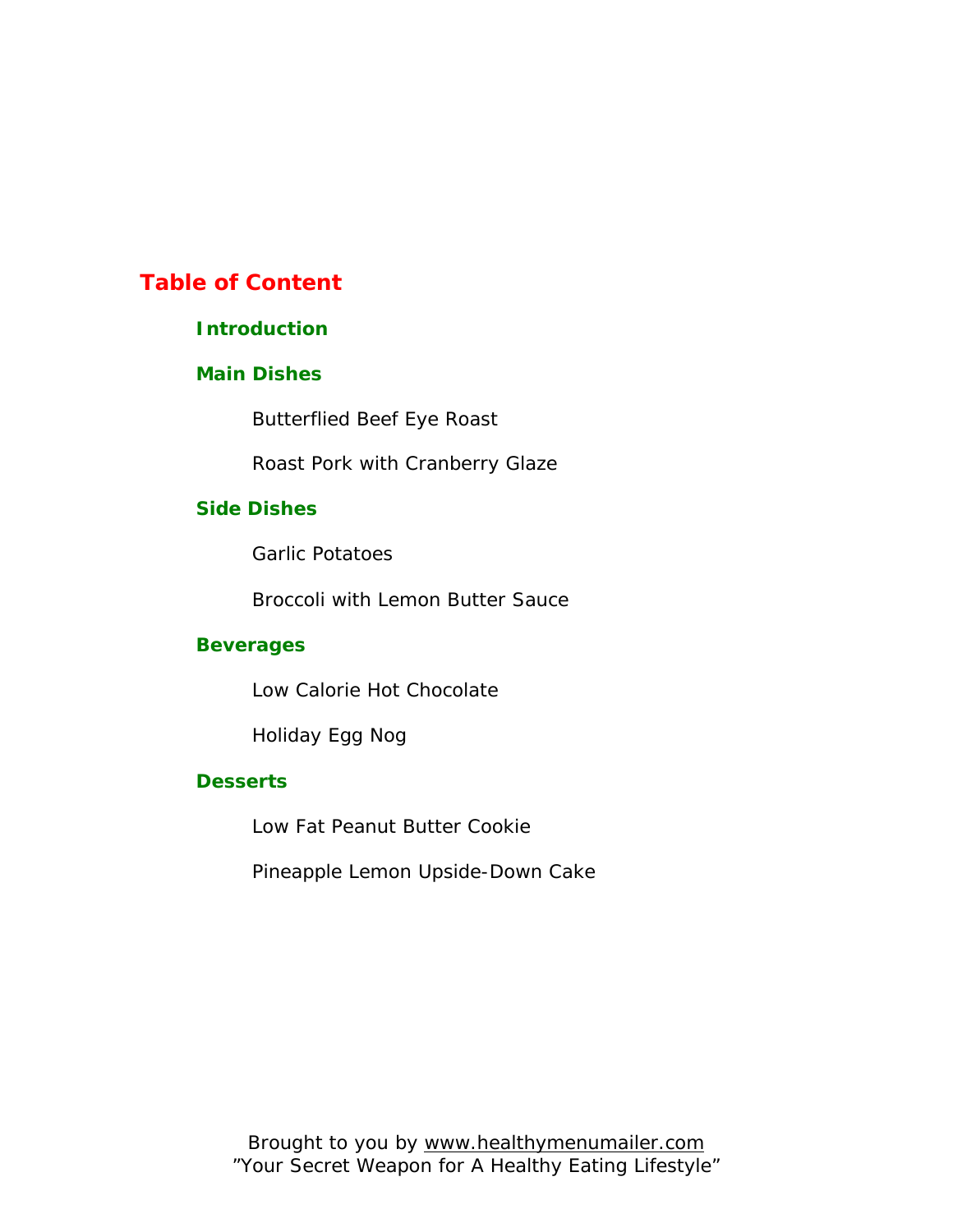# **Introduction**



The Holidays can be such a busy time of the year. Everyone is busy finding just the right present for loved ones. There are family gatherings and holiday parties with friends and associates to attend. We put this little ebook of healthy holiday recipes together to save you a little time this holiday season. Try some of our recipes and don't forget to visit us at the [Healthy Menu Mailer](http://www.healthymenumailer.com/amember/go.php?r=558&l=uggc%3A%2F%2Fjjj.urnygulzrahznvyre.pbz) website to find out how you can receive seven healthy dinner recipes each week along with a grocery list.

Happy Holidays!

Susanne Myers & Christine Steendahl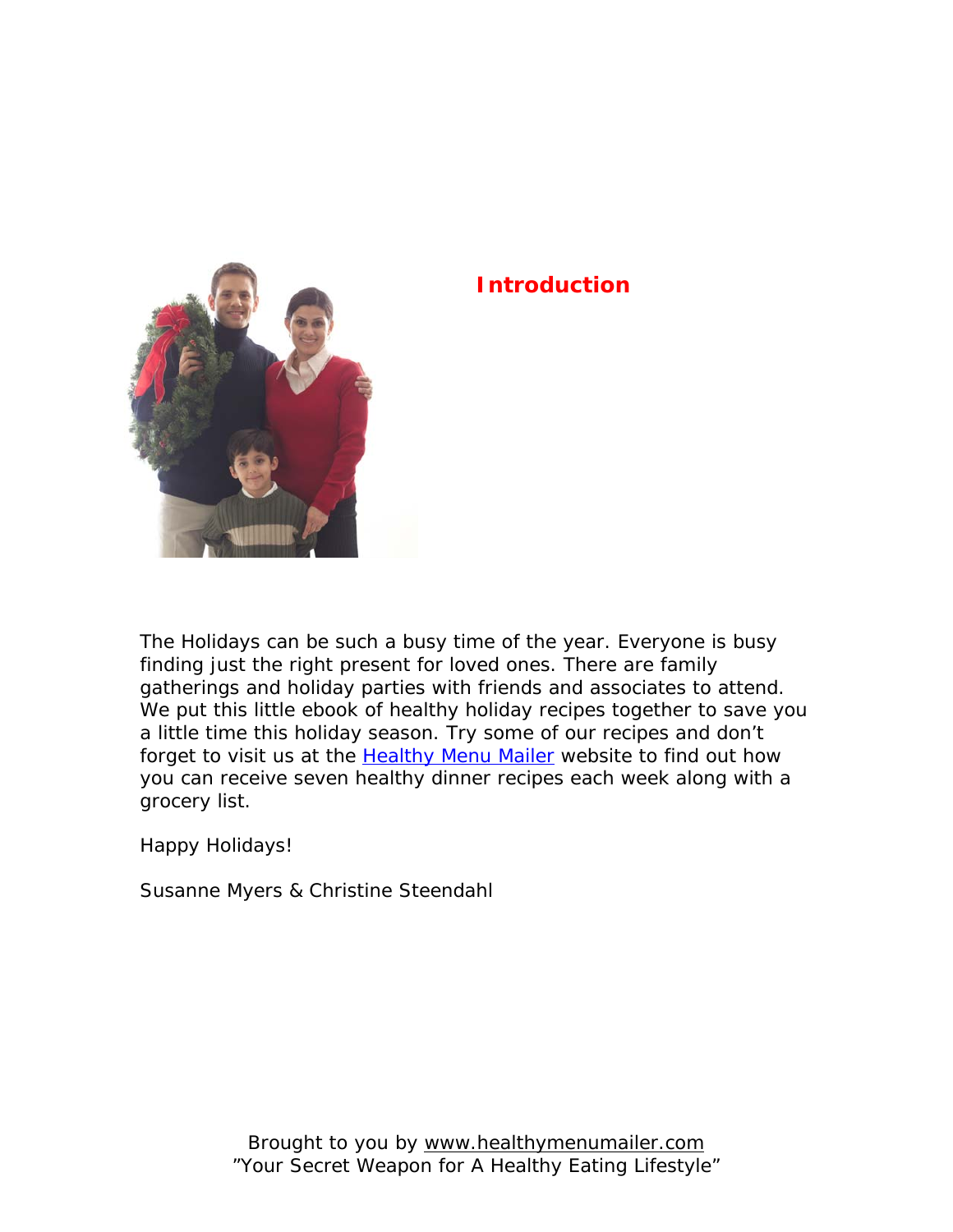## **MAIN DISHES**

### **Butterflied Beef Eye Roast**

Makes 12 servings

Since this is a large piece of meat, be sure to let it marinate

- 3 pounds lean eye roast beef butterflied
- 3 tablespoons olive oil
- 1/4 cup water
- 1/2 cup red wine vinegar
- 3 cloves minced garlic
- 1/2 teaspoon crushed red pepper
- 1 tablespoon fresh thyme

1. Slice the roast down the middle, open it, and lay it flat in a shallow baking dish. In a small bowl combine the remaining ingredients and pour the mixture over the roast. Cover and let the meat marinate for at least 12 hours. Turn the roast occasionally.

2. Remove the roast from the marinade, discard the marinade, and place the roast on a rack in the broiler pan. Broil the roast 5 to 7 inches from the heat, turning occasionally, for 20 to 25 minutes or until desired degree of doneness.

3. Remove from oven, cover with foil, and let stand for 15 to 20 minutes before carving. Transfer to a serving platter, spoon any juices over the top, and serve.

NUTRITION FACTS Calories 168 Total Fat 7 grams Saturated Fat 2 grams Cholesterol 57 milligrams Sodium 51 milligrams Total Carbohydrate 1 gram Dietary Fiber 0 grams Sugars 1 gram Protein 24 grams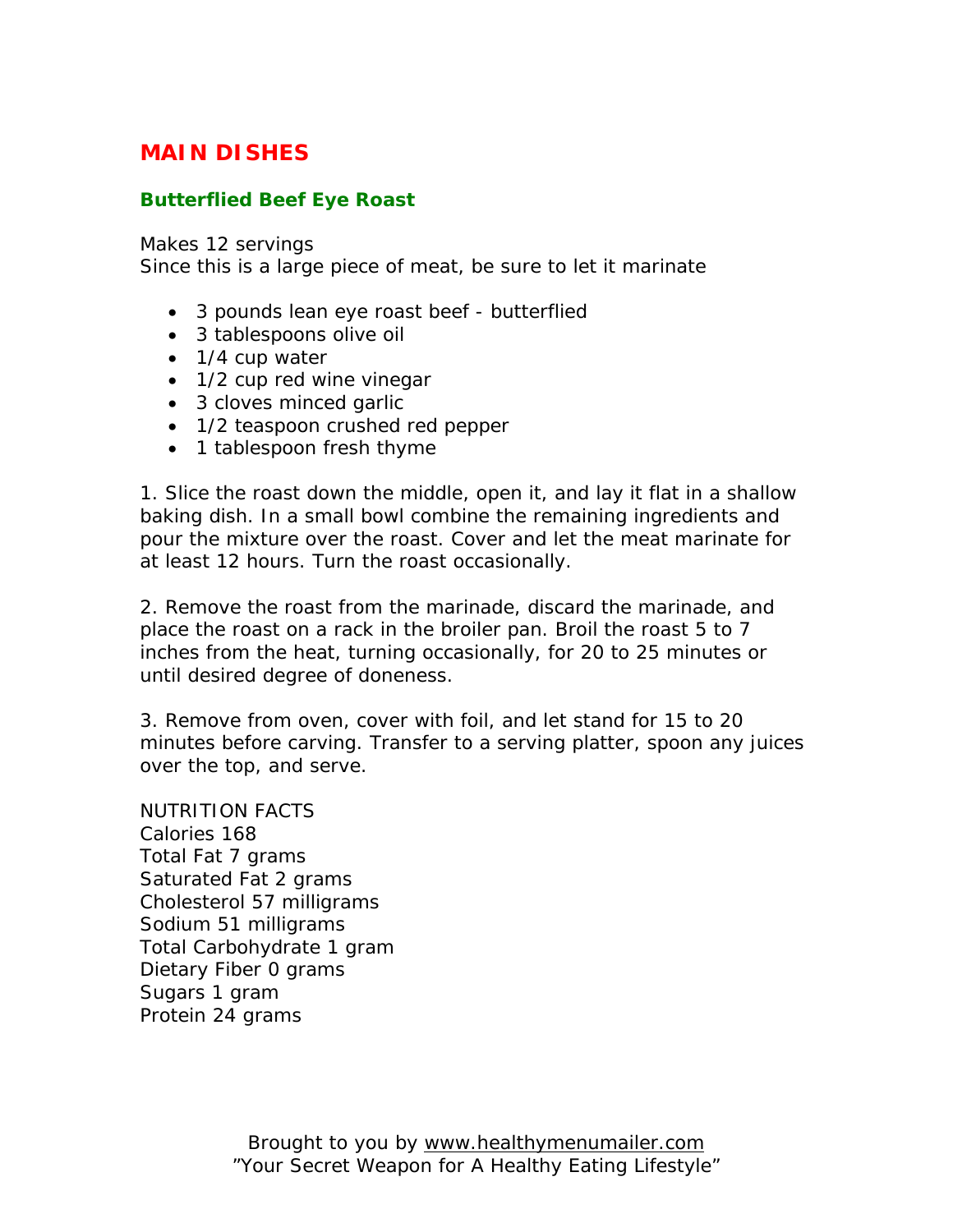### **Roast Pork with Cranberry Glaze**

11 Servings

- 2 (16 oz) cans jellied cranberry sauce
- 1/2 cup white sugar
- 1/2 cup cranberry juice
- 1 tsp mustard powered
- 1/4 tsp ground cloves
- 4 pounds pork roast
- 2 tbsp cornstarch
- 2 tbsp cold water
- Salt to taste

Directions:

Mash cranberry sauce with a fork. Stir in sugar, cranberry juice, mustard and cloves.

Place the pork roast in a large roasting pan. Pour cranberry sauce mixture over the roast.

Cook at 275 F for 6 to 8 hours (until the meat is tender). Remove the roast and keep warm.

Skim the fat from the liquid in the roasting pan. Pour 2 cups of the remaining roasting liquid (add water if necessary) into a small saucepan.

Bring the mixture to a boil over medium-high heat. Blend cornstarch and cold water to make a paste. Gradually stir the cornstarch mixture into the boiling liquid. Continue cooking, stirring constantly, until the mixture thickens. Add salt to taste and serve with the roast.

NUTRITION FACTS Calories: 396 Fat: 9.2g Carbs: 43.9g Fiber: 0.9g Protein: 34.1g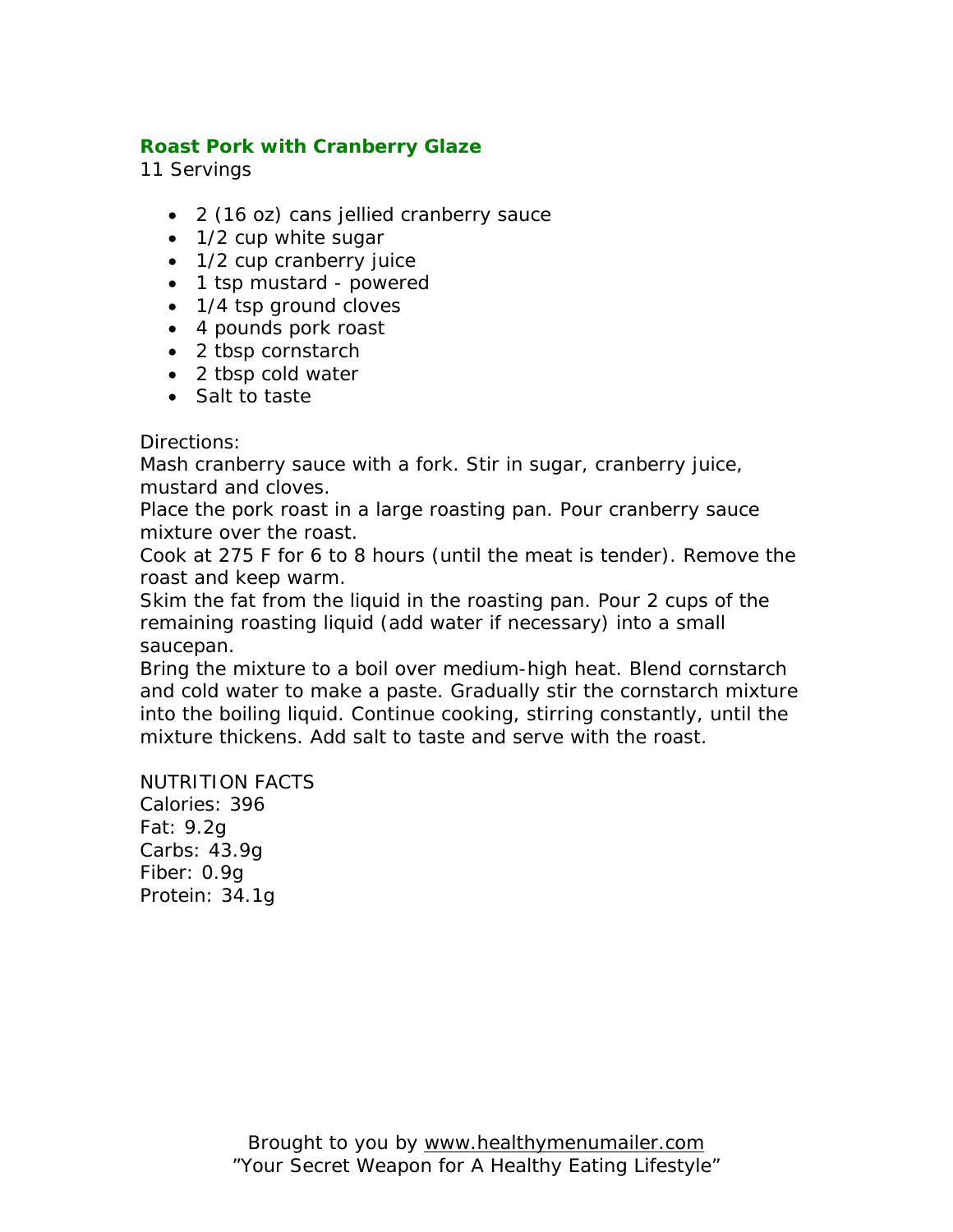## **SIDE DISHES**

### **Garlic Potatoes**

Makes 4 servings Serving Size: 2 potatoes

Small new potatoes are available from time to time. Here's a flavorful way to serve them. Leftovers may be reheated or used in salads.

- 1 pound (about 10) small new potatoes, scrubbed, patted dry, not peeled
- 6 large cloves garlic, peeled and smashed
- 2 tablespoons olive oil
- 1/2 teaspoon salt (optional)
- Freshly ground pepper
- 1. Place all ingredients in microwave casserole. Stir to coat potatoes.

2. Cover. Microwave on HIGH for 10-15 minutes. Stir once or twice to rearrange potatoes. Check for doneness each time. Arrange least cooked potatoes around edge of the dish.

3. Serve hot.

NUTRITION FACTS Calories 211 Carbohydrate 33g Protein 4g Fat 7g Saturated fat 1g Cholesterol 0 mg Fiber 4 g Sodium303 mg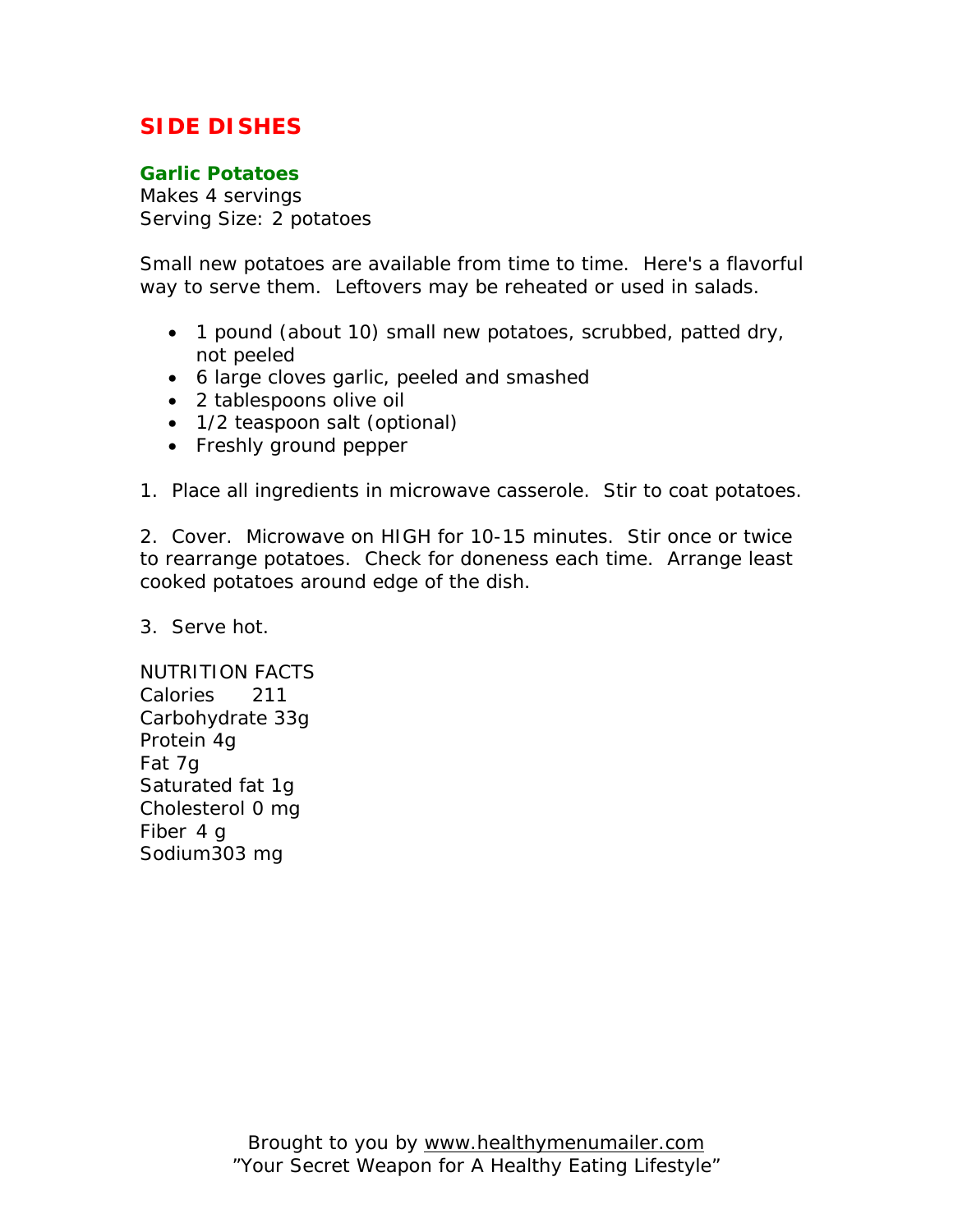### **Broccoli with Lemon Butter Sauce**

Makes 8 servings Serving size: 1/2 cup

- 1-1/2 pounds fresh broccoli
- 2 tablespoons unsalted butter
- 2 tablespoons lemon juice
- 1 large lemon, cut into wedges

1. Wash broccoli, and trim tough stems. Cut each stalk of broccoli into several pieces.

2. Place broccoli into a vegetable steamer basket over boiling water. Cover and simmer for 10 minutes until broccoli is tender.

3. In a small skillet, melt butter, and then add lemon juice. Drizzle lemon butter over broccoli, and serve with lemon wedges. Variation: for herbed broccoli, add 1/2 tsp marjoram and 1/2 tsp dried basil to the lemon-butter mixture.

NUTRITION FACTS Calories 30(Calories from Fat 30) Total Fat 3g Saturated Fat 2g Cholesterol 8mg Sodium 18mg Total Carbohydrate 4g Dietary Fiber 2g Sugars 2g Protein 2g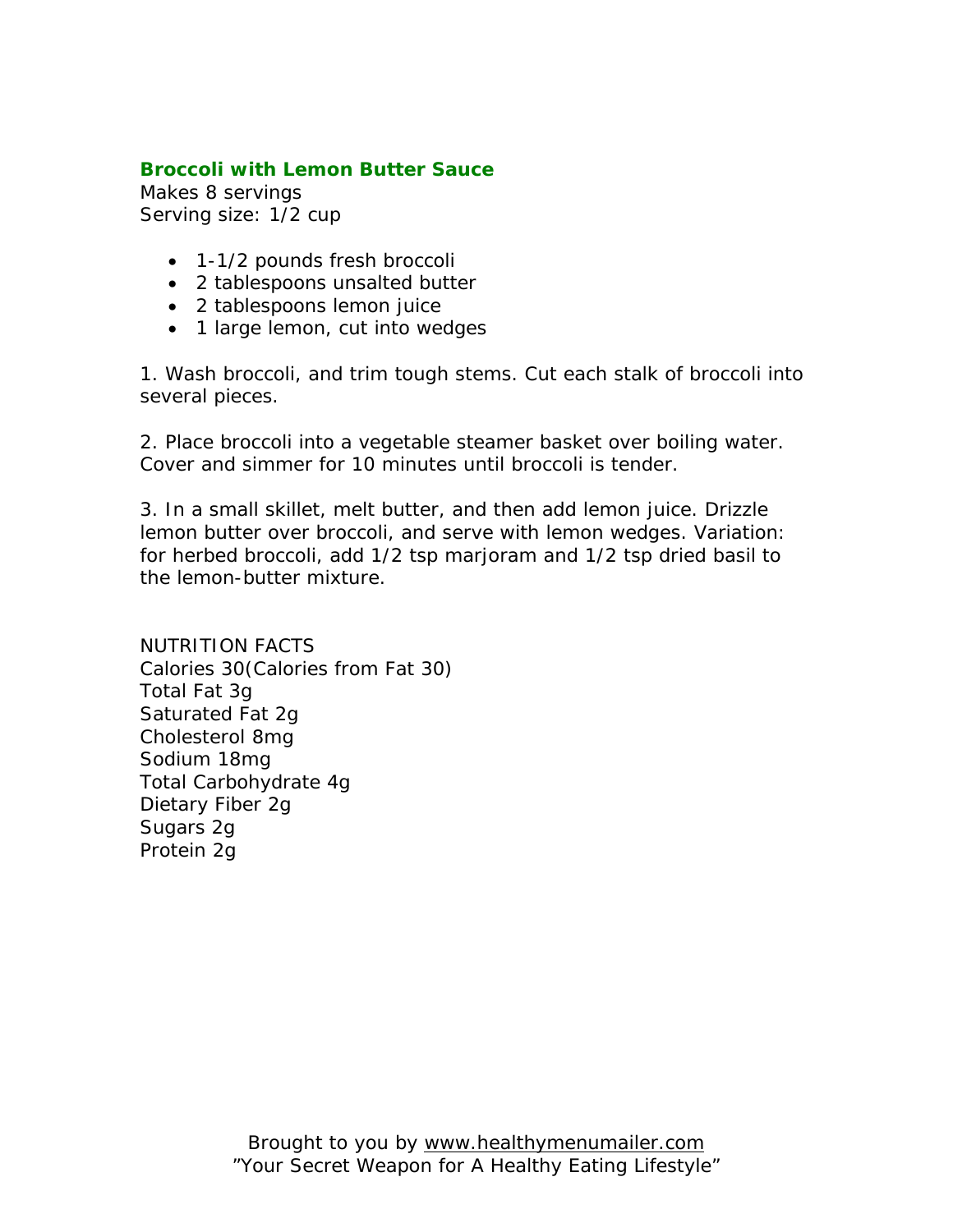## **BEVERAGES**

### **Low Calorie Hot Chocolate**

Ingredients:

- 2 cups skim milk
- 1/4 cup unsweetened cocoa powder
- 1/2 cup Splenda
- 1/4 cup water
- 1 tbsp sugar
- 3 tsp cornstarch

Directions:

Mix the cocoa powder, Splenda, and sugar together in a medium saucepan.

Combine the cornstarch with the water. Add the mixture to the cocoa powder mix and blend until smooth.

Put the mixture on medium low heat. Gradually add the milk, stirring constantly.

Bring the chocolate mix to a simmer. Let it simmer for 10 minutes, stirring it often.

When the hot chocolate becomes smooth and thick it is ready to serve.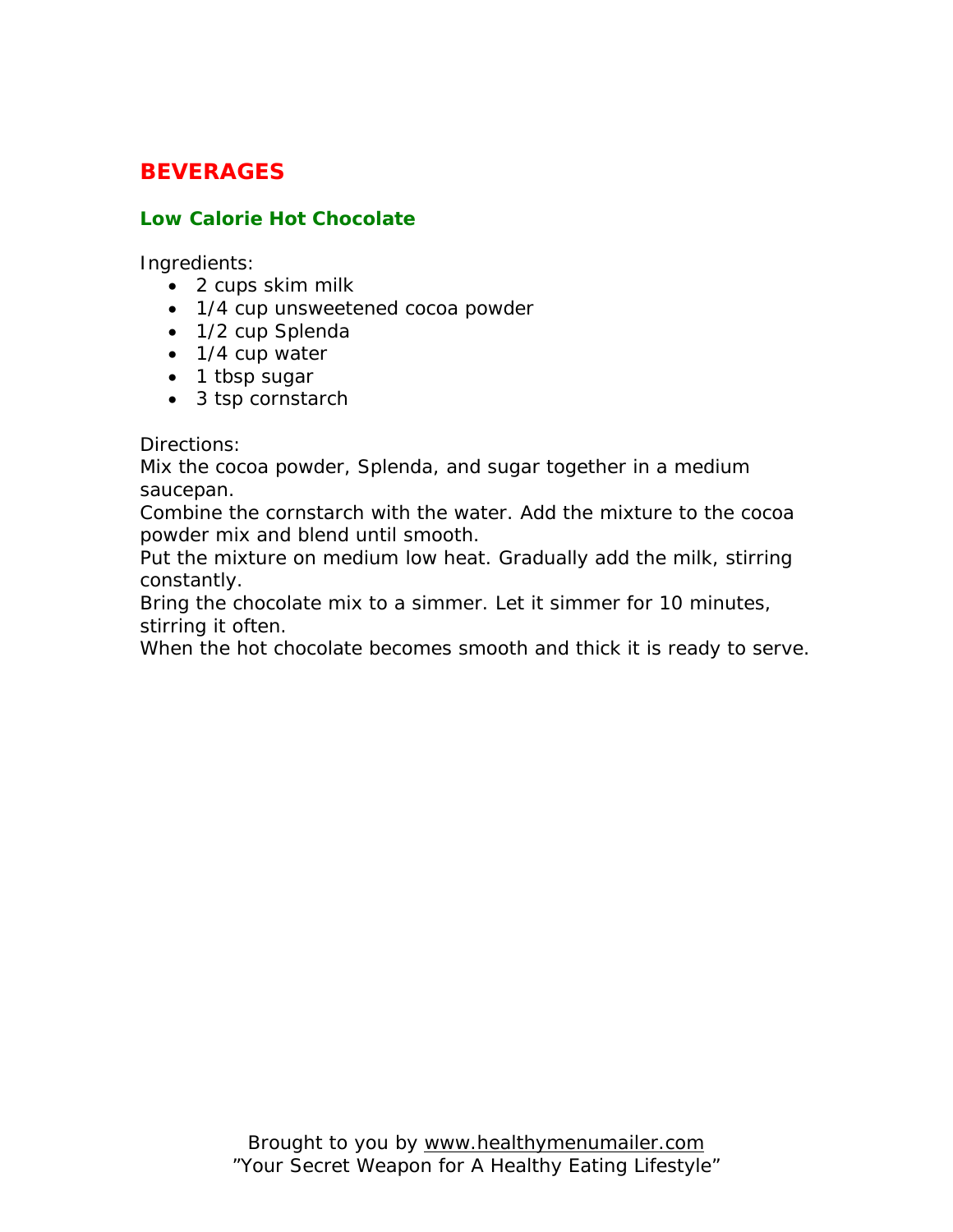## **Holiday Egg Nog**

Makes 8 servings Serving Size 4 oz (1/2 cup)

- 2 cups skim milk
- 2 tablespoons cornstarch
- 3 1/2 teaspoons Equal measure or 12 packets EQUAL sweetener or 1/2 cup EQUAL spoonful
- 2 eggs, beaten
- 2 teaspoons vanilla extract
- 1/4 teaspoon cinnamon
- 2 cups skim milk, chilled
- 1/8 teaspoon ground nutmeg

1. Mix 2 cups milk, cornstarch and Equal in small saucepan; heat to boiling. Boil 1 minute, stirring constantly. Mix about half of milk mixture into eggs; return egg mixture to remaining milk in saucepan. Cook over low heat until slightly thickened, stirring constantly. Remove from heat; stir in vanilla and cinnamon.

2. Cool to room temperature; refrigerate until chilled. Stir 2 cups chilled milk into custard mixture; serve in small glasses. Sprinkle with nutmeg.

Variation: Stir 1 to 1 1/2 tsp rum or brandy extract into eggnog, if desired.

NUTRITION FACTS Calories 76 Fat 1g Saturated Fat 1g Cholesterol 55 mg Sodium 79 mg Carbohydrate 10g Dietary Fiber 0g Sugars 7g Protein 6g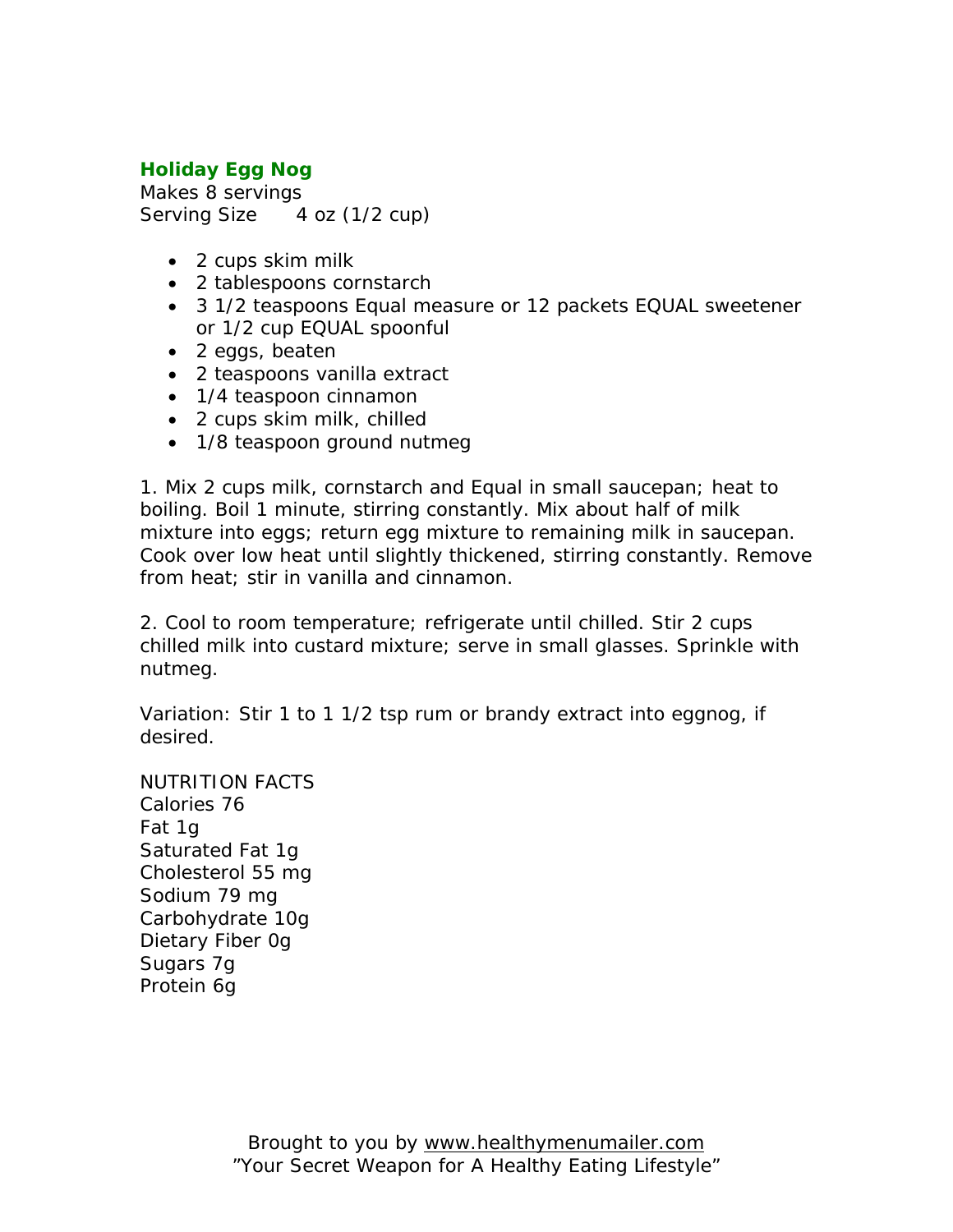# **DESSERTS**

### **Low Fat Peanut Butter Cookie**

Ingredients:

- 1 (14 oz) can of low fat sweetened condensed milk
- 3/4 cup reduced fat peanut butter
- 1/4 cup fat free egg substitute
- 1 tsp vanilla extract
- 2 1/4 cups reduced fat biscuit mix
- 1/4 cup sugar

#### Directions:

Mix the milk, peanut butter, egg substitute and vanilla with a mixer on a low setting until smooth. Add the biscuit mix and blend well. Cover and chill for at least 3 hours.

Preheat your oven to 350. Drop the dough by teaspoonful 2 inches apart on a cookie sheet coated with nonstick spray. Sprinkle with sugar and bake the cookies until lightly browned about 6-8 minutes. Each cookie has 45 calories and 1.5 grams of fat. They make a yummy guilt free holiday treat.